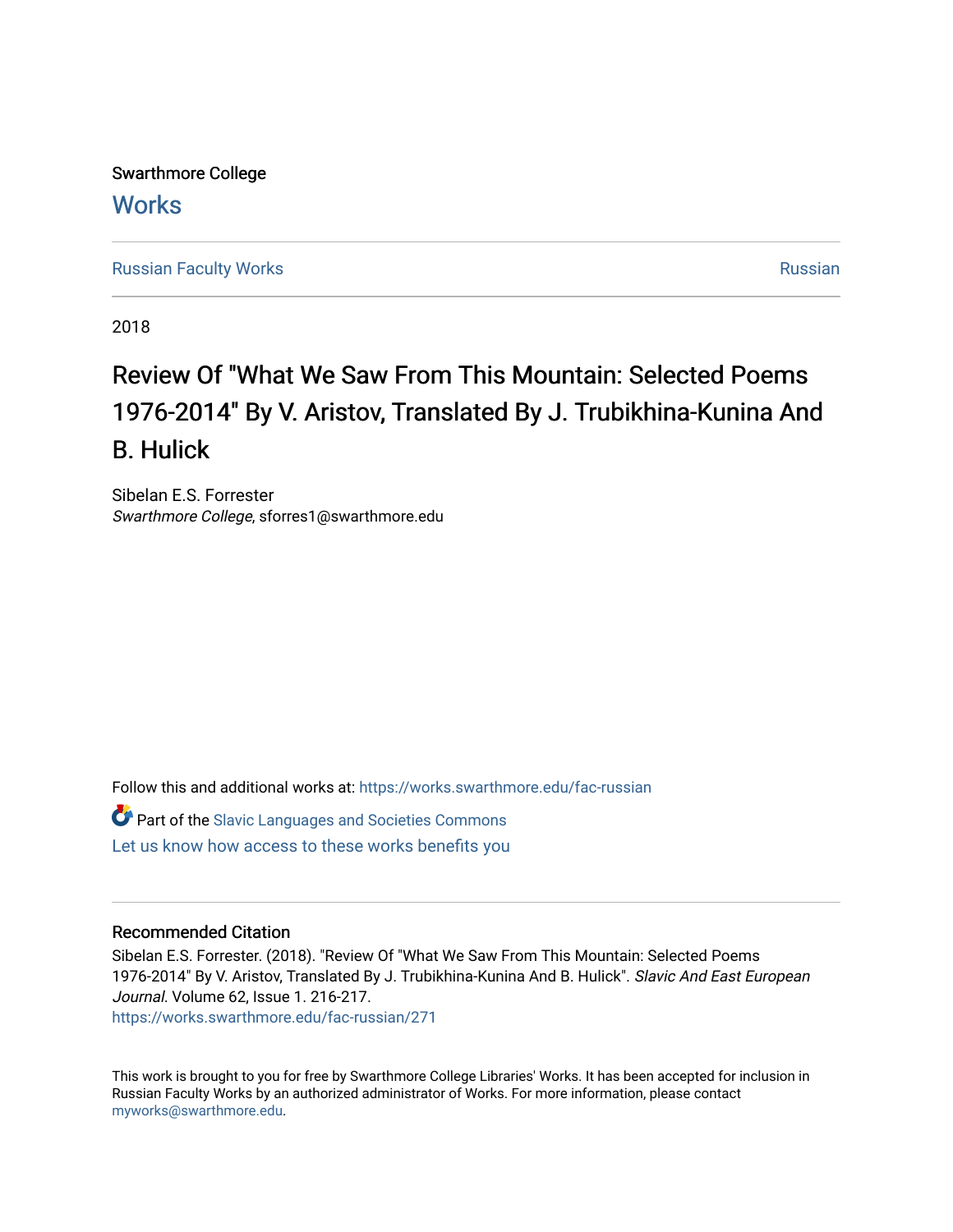## 216 *Slavic and East European Journal*

circulate abroad, and although the Post-Stalinist "thaw" indicated a better social climate, Pasternak was clearly not blind to the underlying reality. Nor does Mancosu forget to tell us that Pasternak gave the manuscript to Sergio d'Angelo with the following words: "You are as of now invited to my execution" (29). And he emphasizes Pasternak's steadfast resolve by carefully selecting the most memorable excerpts of the author's correspondence, including Pasternak's admission in August 15, 1956, when the clouds were getting very dark: "But I can't imagine how or when the work could be published over here; and I did not write it in order to hide it. And I accepted the risk, and however many times I were to be put to the test, I should take the same risk again" (31).

#### *Elena Glazov-Corrigan, Emory University*

Vladimir Aristov. *What We Saw from This Mountain*. Translated from the Russian by Julia Trubikhina-Kunina and Betsy Hulick, with contributions from Gerald Janacek [*sic*], Rebekah Smith, and Matvei Yankelevich. New York: Ugly Duckling Presse,  $2017$ .  $xi + 107$  pp. \$18.00 (paper).

Vladimir Aristov, who began publishing in the glasnost' era, is less well-known in the Anglophone world than many of his peers. *What We Saw from This Mountain* is a bilingual collection of his poetry that offers the first substantial presentation of his work in English. The volume opens with a thoughtful introduction by lead translator Julia Trubikhina-Kunina, which places Aristov in the context of his own career and of the poetic movements around him. The book closes with a thirteen-page interview between author and Trubikhina-Kunina, and this conveys a great deal of information about the author and his poetics. In brief, Aristov is a working physicist who has published more scientific articles than poetry; he comments, "As a high school student [...] I was enchanted with the new, unsolved problems, which suddenly opened up the world as if it were completely new, and here undoubtedly lies a kinship with poetry" (95). He is also a sharp and attentive reader of poetry, and the interview has interesting things to say about friends and role models like Arkadii Dragomoshchenko, Ivan Zhdanov, and Alexei Parshchikov.

After learning or being reminded of the poet's dual identity as a scientist, the reader might expect verse that draws on specialized topics and terms, but Aristov's poems live their own lives. Often unrhymed, they reveal a subtle music and persistent rhythm and often recognizable metrics (he seems particularly comfortable in iambic pentameter). The topics range from love to archeology to scenes on a city street, with a few poems dedicated to other poets. "Faces in the Metro" ("Litsa v metro") plays interestingly, and at more length, with the idea of Ezra Pound's "In a Station of the Metro" (76–77). Aristov is well-read and well-informed about world poetry as well as intimately familiar with the Moscow scene of his own youth and ongoing creative period. The bilingual format means that fewer poems altogether are included, but the book serves to introduce Aristov's work for readers in both languages.

The translations display a fine sense of Aristov's rhythms and take steps to preserve it: In the poem "Music," for example, the word "desiccated" is used to render "sukhaia" (3), both preserving the specific gravity of the line and offering more of a phonetic punch than the word "dry" would have. The translations feature a rich vocabulary, not only elucidating the originals but creating enjoyable new verbal artistry. This reader especially enjoyed the longish "Dolphinarium" ("A Poem in Fourteen Statements")—the poet is so clever, and the translation catches that along with the emotional color of the work. Sometimes it is the restraint of the translators that makes things just right, as in "Who spoke to them in the Esperanto of interjections?" (29) for "Kto s nimi govoril na Esperanto mezhdumetii?" Some of the ambiguities in the original (such as the gender of a speaker on p. 7) are resolved in what seems the most likely direction,